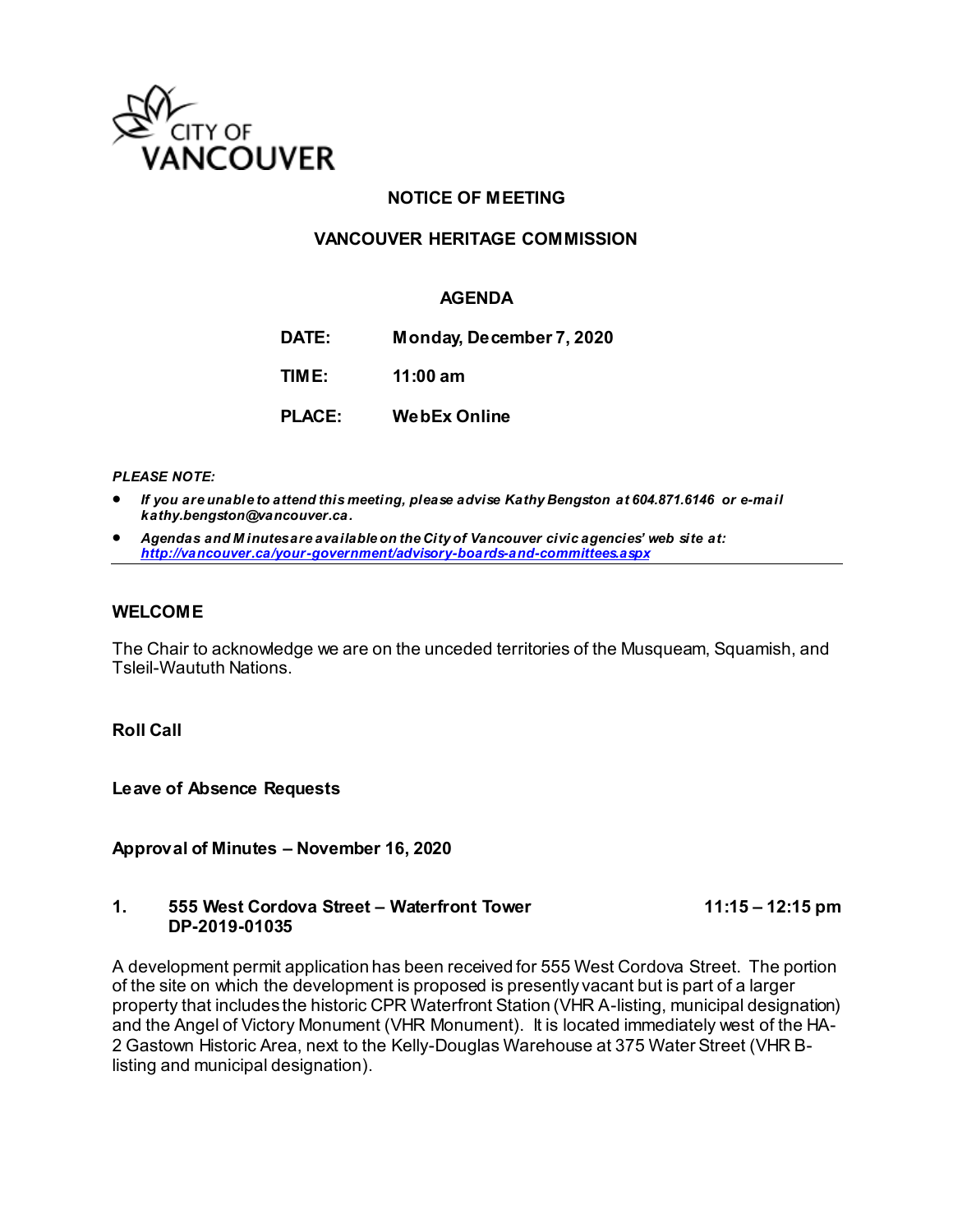The proposal comprises the following:

- Construction of a 26-storey office tower situated immediately to the north-east of the CPR Waterfront Station (on the same property).
- Proposed viewing platform on the fourth floor, bicycle storage, end of trip facilities and loading space below grade, pursuant to the site's DD (Downtown District) Zoning.

# **Summary:**

- Zoning: DD ('B' Zoning District, Sub-area 5)
- $\bullet$  Permitted Height: 91.4 m (300 ft.)
- Height increase may be permitted to 137.2 m (450 ft.) subject to Development Permit Board approval
- Site area 7,653 m<sup>2</sup> (82,379 sq.ft)
- Maximum buildable area:  $68,877$  m<sup>2</sup> (741,410 sq.ft)
- Waterfront Station Existing Area: 17,688 m<sup>2</sup> (190,398 sq.ft.)
- Estimated Available Area 51,304 m<sup>2</sup> (552,250 sq.ft.)

The proposed total floor area is 35,586 m<sup>2</sup> (383,057 sq.ft.) and including the existing station area, totals 50,770 m² (546,502 sq.ft.), an FSR of 6.63. The proposed maximum height is 114.7  $\,$ m (376 ft.).

This proposal was presented to the Heritage Commission at a pre-application workshop on May 14, 2018. Minutes of that meeting are also included.

The applicant will explain how the proposed development responds to the existing historic context, and the proximity of two significant heritage buildings, along with how they have responded to comments made at the Commission's 2018 workshop. Planning staff can provide further clarification, as required. The Commission is requested to provide its comments on this new development, particularly focusing on the exterior alterations and the impact on neighbouring heritage assets.

# **Issues:**

- Impact on neighbouring heritage buildings: CPR Waterfront Station (601 West) Cordova) and Kelly-Douglas Warehouse (375 Water) and compatibility of proposed finishes in relation to those buildings.
- Proposed relocation of the Angel of Victory Monument.
- Impact on the overall neighbourhood and historic area of Gastown.
- Compatibility of the proposed development in the context and planning concepts of Waterfront Hub Study.
- **Staff:** Hugh McLean, Heritage Planner Carl Stanford, Development Planner Kaveh Imani, Project Facilitator Kevin McNaney, Director, Special Projects Office Hale Jones-Cox, Planner, Special Projects
- **Applicant:** Adrian Smith + Gordon Gill Architecture Heritage Consultant: Robert Lemon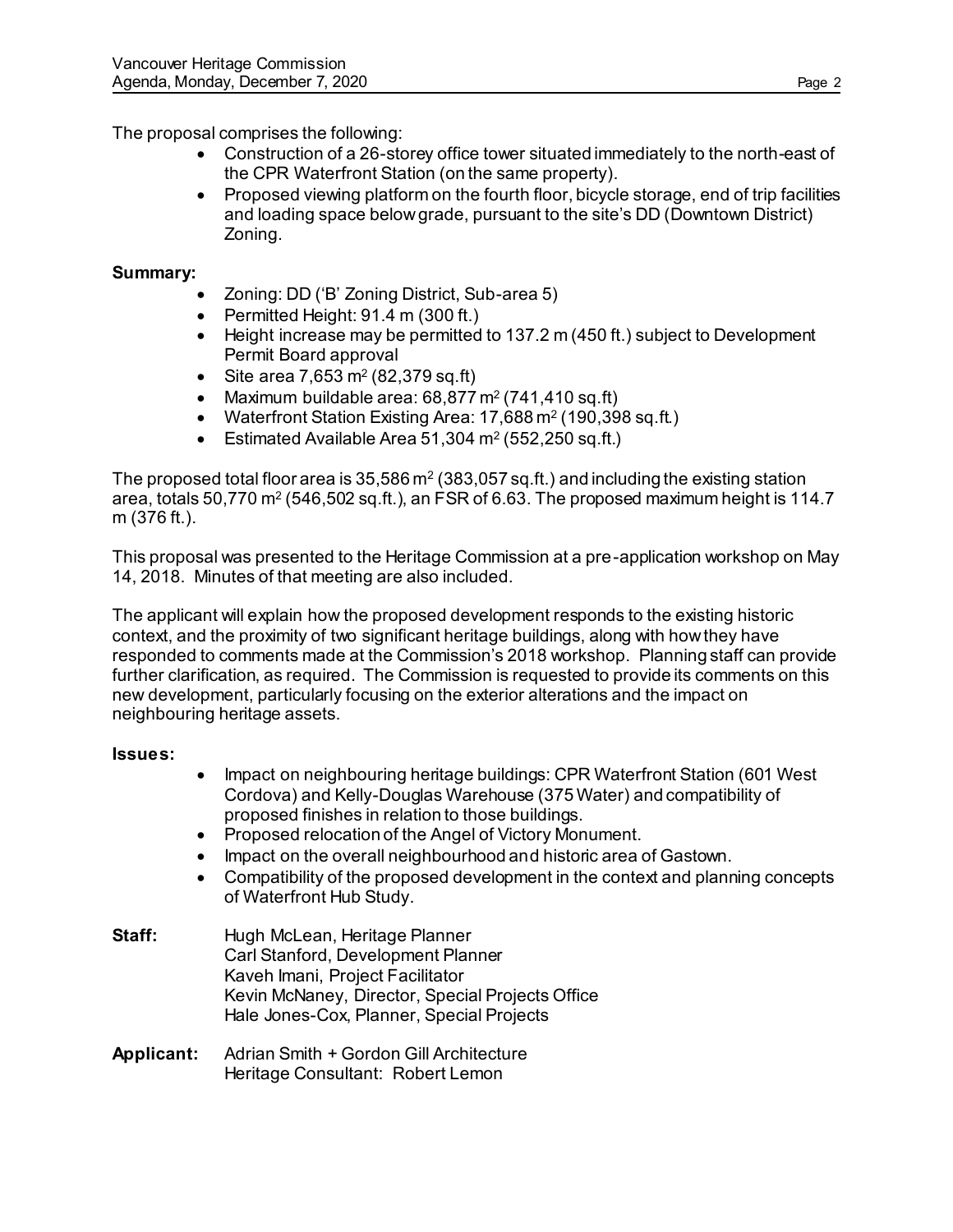## **Attachments:**

- Elevations, Plans, Heritage Impact Statement
- Statement of Significance 601 West Cordova Street, CPR Waterfront Station and Angel of Victory – updated to July 2020; Statement of Significance – 375 Water Street, Kelly-Douglas Warehouse
- VHC Minutes May 14, 2018

# **2. Britannia Renewal (1661 Napier St.) – Staff Update 12:15 – 12:45 pm**

The City of Vancouver, along with Project Partners (Vancouver School Board, Vancouver Board of Parks and Recreation, Vancouver Public Library, and Britannia Community Services Society) are initiating the rezoning phase of the Britannia Renewal. Taking direction from the Master Plan [\(https://council.vancouver.ca/20180711/documents/cfsc2.pdf](https://council.vancouver.ca/20180711/documents/cfsc2.pdf)), this current stage of work includes the development of a Rezoning Application for the site and a detailed Functional Program for the first building phase.

When opened in 1976, the Britannia Community Centre pioneered a unique integrated service delivery model, combining educational, recreational and social services on one central campus. Britannia remains the heart of the community, and continues to provide important social services to a vibrant and diverse community. The majority of the site's facilities are reaching the end of their life and now require significant upgrading. Robust community engagement will accompany the rezoning process. Project Partners will work with local First Nations, urban Indigenous residents, and the broader community to understand how to acknowledge importance of place, heritage, and reconciliation/cultural redress in the rezoning and functional programming process.

Community supported values that will guide this process include:

- Take action on reconciliation
- Honour history and culture
- Importance of sharing and caring
- Be accessible, welcoming, and safe for all
- Support well being and growth of the individual and community
- Optimize resilience and sustainability

City staff from Facilities Planning will provide an update on the Britannia Renewal, including an overview of the directions from the Master Plan and community engagement process for the rezoning.

**Staff:** Danica Djurkovic, Director of Facilities Planning and Development Michelle Schouls, Associate Director, Facilities Planning Matthew Halverson, Project Manager, Facilities Planning Monica Bennington, Engagement Specialist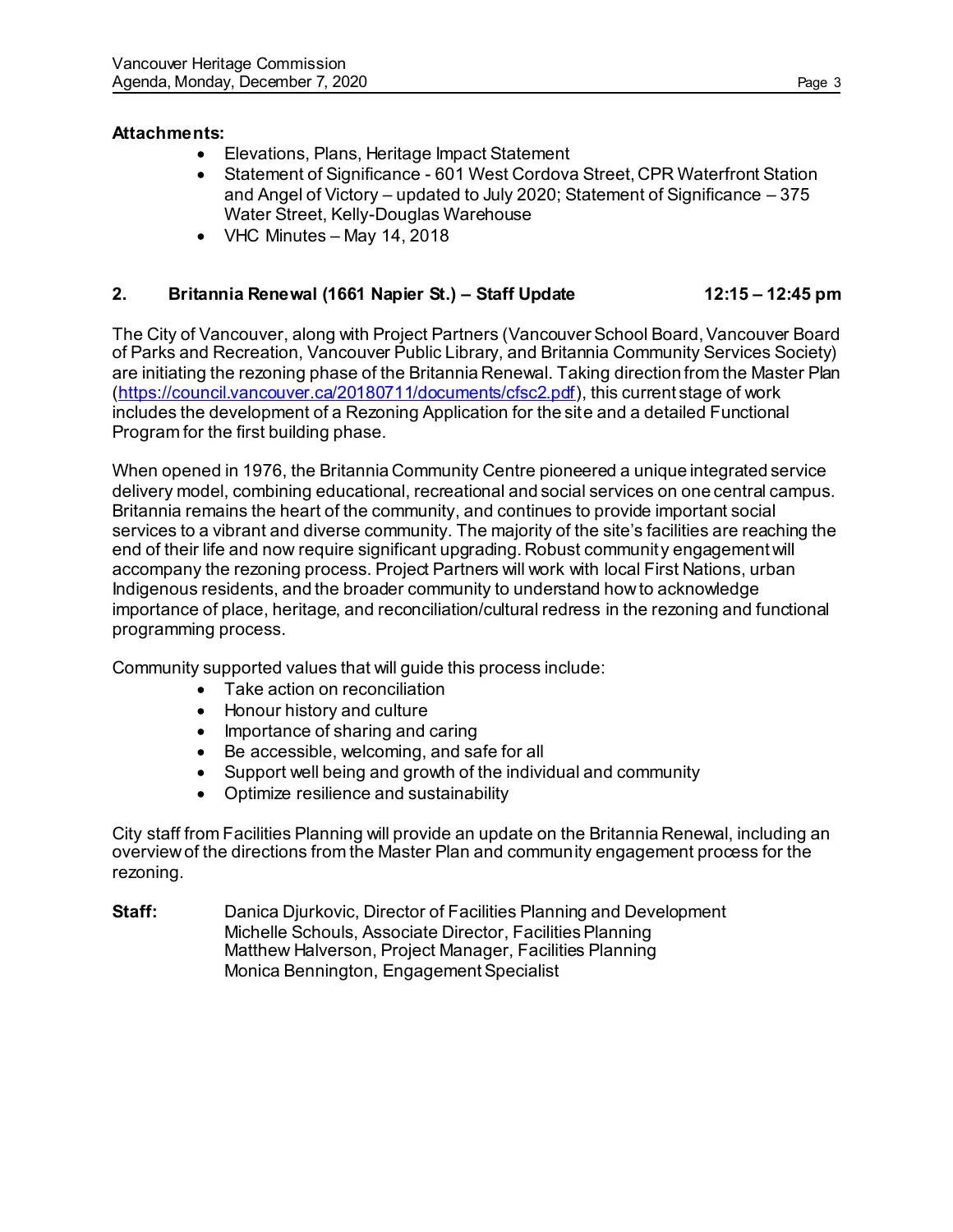#### **3. 181 Roundhouse Mews – CPR Roundhouse – Inquiry 12:45 – 1:05 pm VHR "A", "P"**

Planning staff have been working on an inquiry through Real Estate Services to address necessary repair and rehabilitation work on the large doors of the CPR Roundhouse at 181 Roundhouse Mews in Yaletown (VHR A-listing, provincial designation).

The CPR Roundhouse, parts of which date to 1888, is significant for its association with the earliest development of Vancouver and a monument to the influence and evolution of industry in British Columbia since the 1880s.

The 20 large doors that enclose what were originally engine bays, and which now enclose various recreation, meeting and office spaces for the Roundhouse Community Centre, are exhibiting significant areas of deterioration. Documentation shows that the doors are not original to the building, but were replaced as part of its rehabilitation circa 1984 prior to its re opening as part of Expo 86 and subsequent conversion to a community centre.

The proposal summarizes several options that are part of the heritage consultant's Conservation Plan, noting low, medium and high intervention strategies.

Input from the Commission is sought on the two options presented in the engineer's report.

**Issues:**

- Condition of existing doors and the need for repair and replacement and the preferred course of action
- For replacement, whether it should be in whole or in part

**Staff:** Hugh McLean, Heritage Planner Desh Jehman, Project Coordinator, Real Estate and Facilities Management

## **Attachments:**

- Roundhouse Community Centre Train Shed Feature Door Preservation/Replacement – Design Development Report, JRS Engineering, October 2020
- Roundhouse Conservation Plan, October 2020, Donald Luxton and Associates (as part of the report by JRS Engineering)